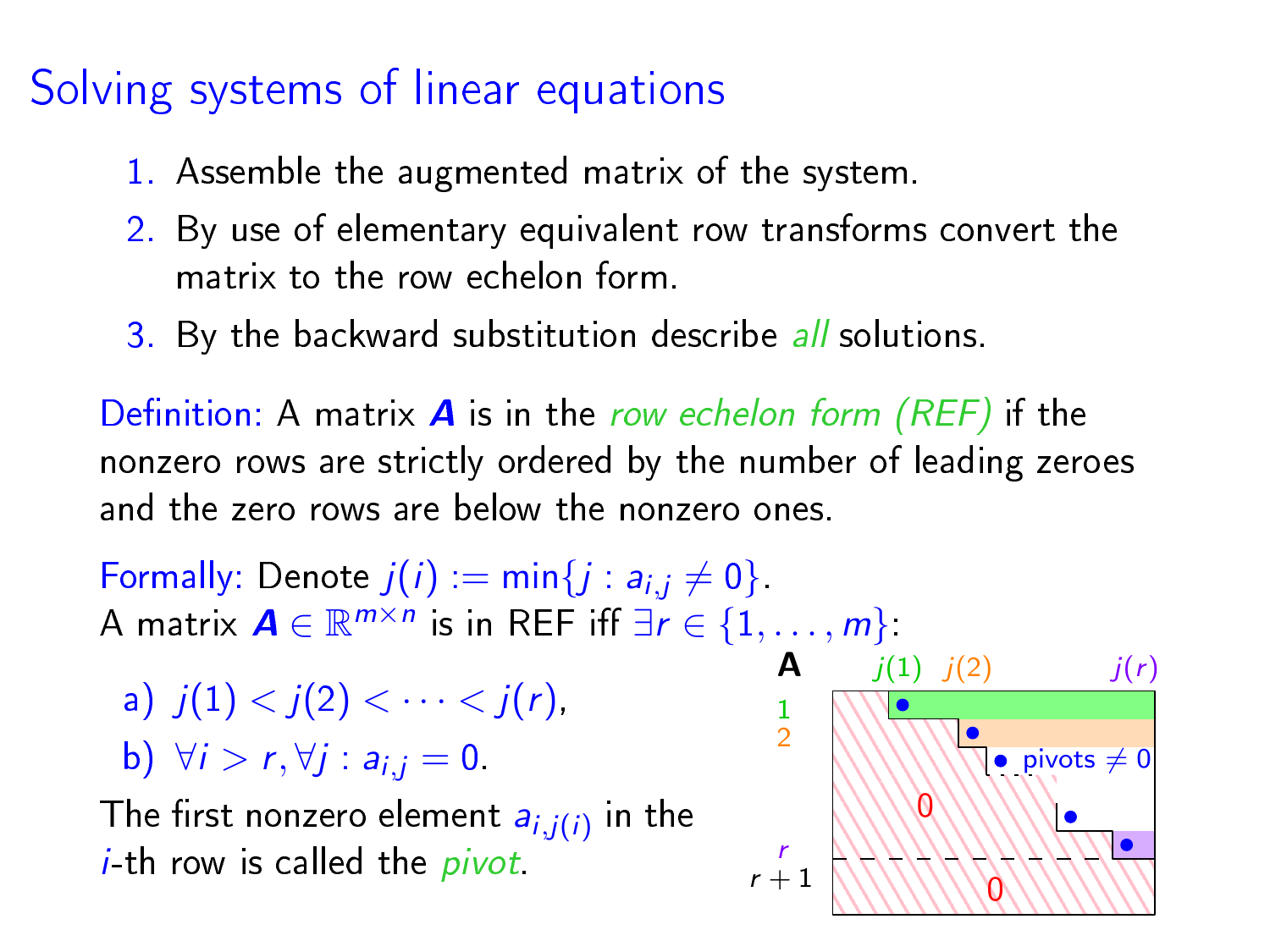### Naïve algorithm for Gaussian elimination

Input: A matrix **A** Output: A matrix **A** in REF foreach row *i* do compute  $j(i)$  /\* empty row:  $j(i) = \infty$  \*/ sort the rows of  $\bf{A}$  by  $j(i)$ 

#### forever

```
if \exists i: j(i)=j(i+1)<\infty then
    /* the i-th and the (i+1)-st rows are nonzero
        and have the same number of leading 0s */
    add the -\frac{a_{i+1,j(i)}}{a_{i,j(i)}}\frac{\partial f^{+1},f(t)}{\partial i,j(i)}-multiple of the i-th row
         to the (i+1)-st row \qquad /* \, now: \,a_{i+1,j(i)}=0\, */ \,update \overline{j}(i+1) and put the (i+1) st row in place
else
    /* all nonzero rows have distinct numbers of
        leading zeroes */return A
```
Finiteness: In each loop the total number of leading zeroes grows.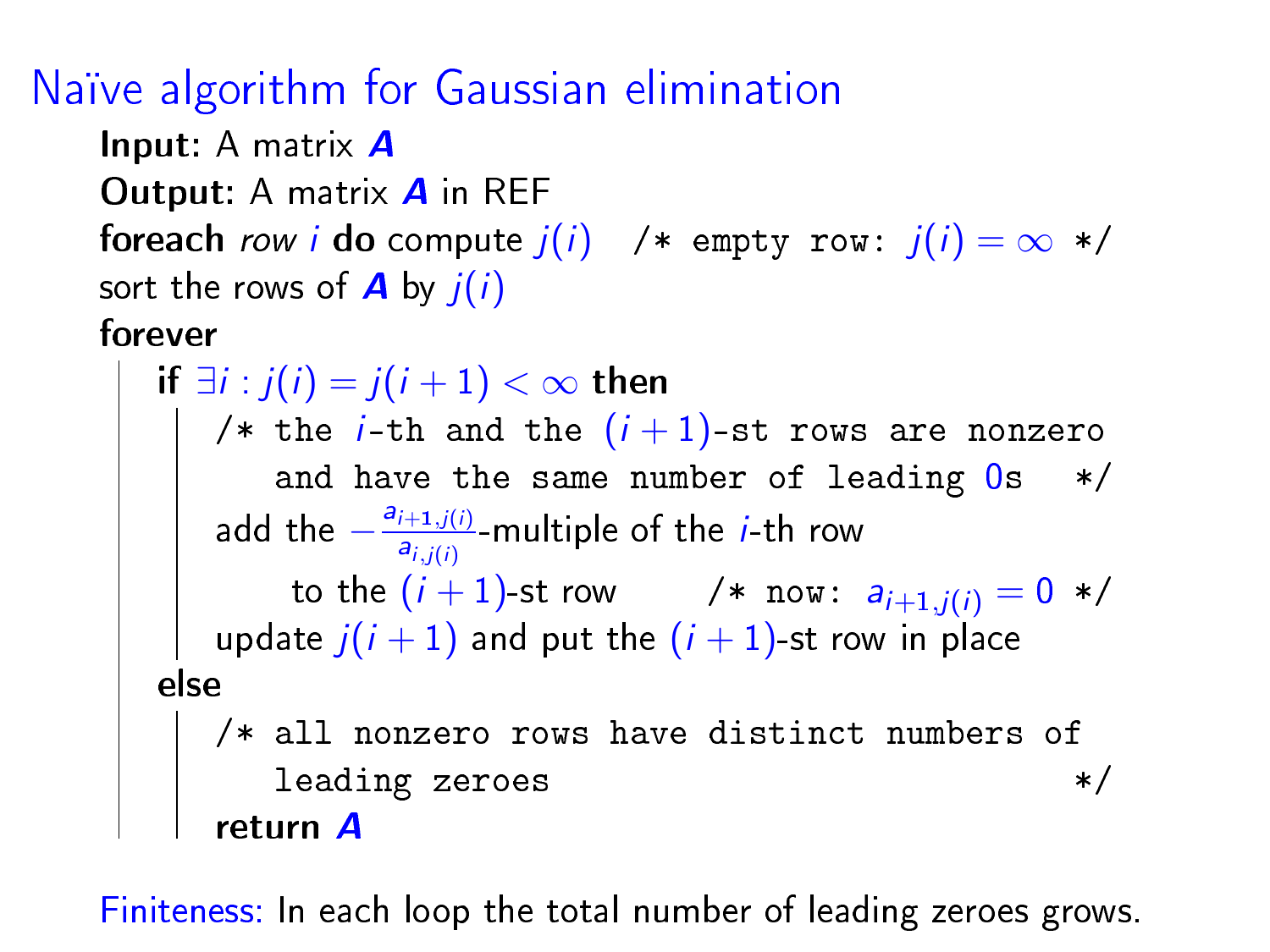### Example of Gaussian elimination

$$
(\mathbf{A}|\mathbf{b}) = \begin{pmatrix} 1 & 4 & 3 & 2 & 1 & 1 \\ 2 & 8 & 4 & 0 & 0 & 0 & 0 \\ 0 & 0 & 3 & 6 & 9 & 5 \\ 2 & 8 & 7 & 6 & 3 & 3 \end{pmatrix} \sim \begin{pmatrix} 1 & 4 & 3 & 2 & 1 & 1 \\ 2 & 8 & 4 & 0 & 0 & 0 & 0 \\ 2 & 8 & 7 & 6 & 3 & 3 & 3 \\ 0 & 0 & 3 & 6 & 9 & 5 \end{pmatrix} \sim \begin{pmatrix} 1 & 4 & 3 & 2 & 1 & 1 \\ 2 & 8 & 7 & 6 & 3 & 3 \\ 0 & 0 & 3 & 6 & 9 & 5 \end{pmatrix} \sim \begin{pmatrix} 1 & 4 & 3 & 2 & 1 & 1 \\ 2 & 8 & 7 & 6 & 3 & 3 \\ 0 & 0 & -2 & -4 & -2 & -2 \\ 0 & 0 & 3 & 6 & 9 & 5 \end{pmatrix} \sim \begin{pmatrix} 1 & 4 & 3 & 2 & 1 & 1 \\ 0 & 0 & -2 & -4 & -2 & -2 \\ 0 & 0 & 3 & 6 & 9 & 5 \\ 0 & 0 & 0 & 0 & 0 & 0 \end{pmatrix} \sim \begin{pmatrix} 1 & 4 & 3 & 2 & 1 & 1 \\ 0 & 0 & 1 & 2 & 1 & 1 \\ 0 & 0 & 0 & 3 & 6 & 9 & 5 \\ 0 & 0 & 3 & 6 & 9 & 5 \end{pmatrix} \sim \begin{pmatrix} 1 & 4 & 3 & 2 & 1 & 1 \\ 0 & 0 & 1 & 2 & 1 & 1 \\ 0 & 0 & 0 & 3 & 6 & 9 & 5 \\ 0 & 0 & 0 & 0 & 0 & 6 & 2 \\ 0 & 0 & 0 & 0 & 0 & 0 & 0 \end{pmatrix} = (\mathbf{A}'|\mathbf{b}')
$$

Augmented matrices  $(\bm{A}|\bm{b})$  and  $(\bm{A}'|\bm{b}')$  correspond to systems of equations  $\bm{A}\bm{x}=\bm{b}$  and  $\bm{A}'\bm{x}=\bm{b}'$  with the same sets of solutions.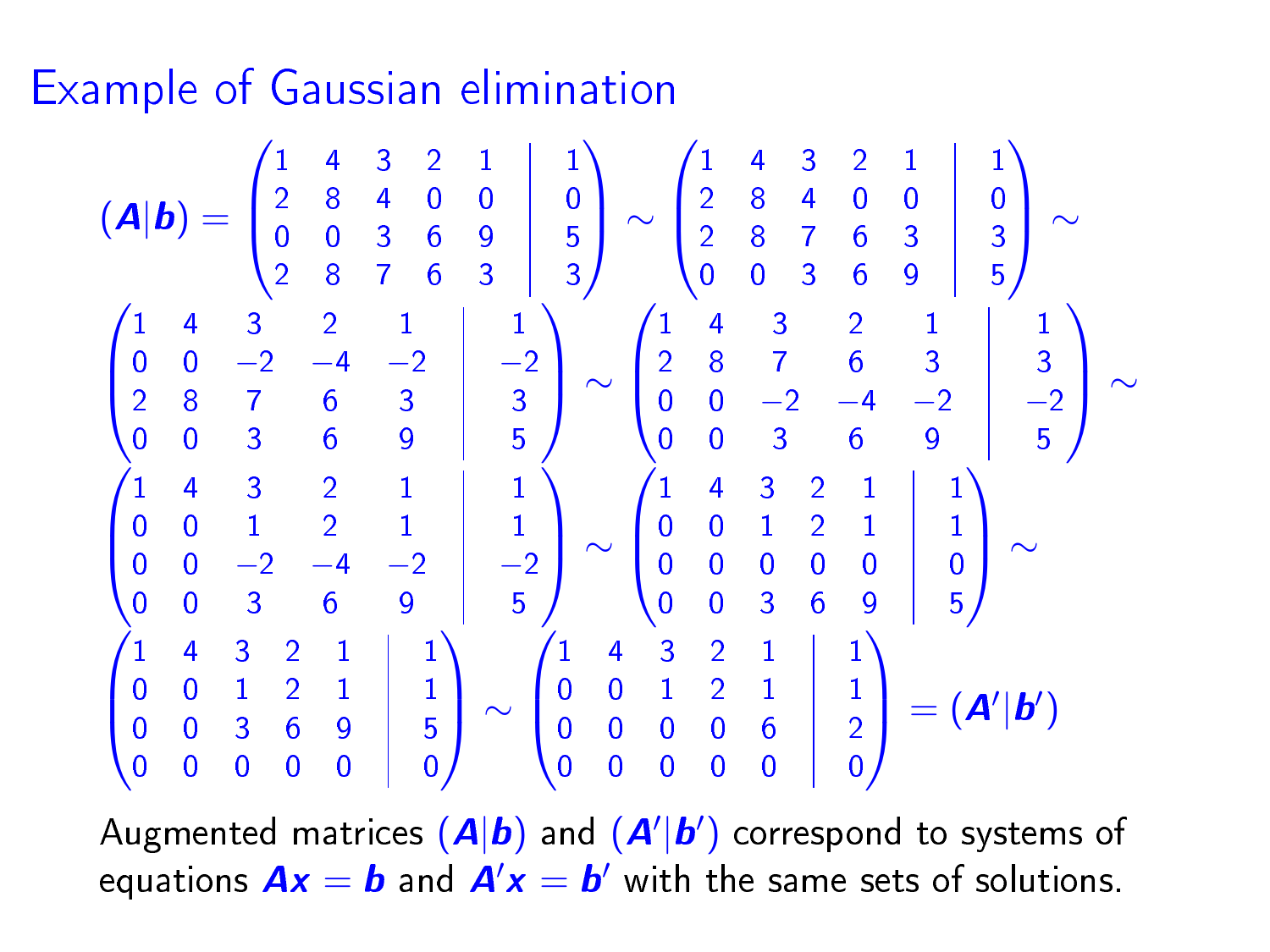### Backward substitution

Notation:  $(A'|b')$  the augmented matrix of a system in REF.

Observe: If  $b'$  contains a pivot then the system has no solution.

Definition: For a system  $A'x = b'$  with  $A'$  in REF, the variables matching the columns with pivots are *leading*, the other are *free*.

Theorem: For  $\mathbf{A}'\mathbf{x} = \mathbf{b}'$  with  $(\mathbf{A}'|\mathbf{b}')$  in REF and no pivot in  $\mathbf{b}'$ any choice of free variables can be *uniquely* extended to a solution.

Proof: By induction on  $i = r, r - 1, \ldots, 1$ . In the *i*-th equation:  $0x_1 + \ldots 0x_{j(i)-1} + a'_{i,j(i)}x_{j(i)} + a'_{i,j(i)+1}x_{j(i)+1} + \cdots + a'_{i,n}x_n = b'_n$ the values all leading variables  $x_{j(i+1)},\ldots,x_{j(r)}$  are known by the induction hypothesis (also of free variables), hence  $x_{j(i)}$  is given by:

 $x_{j(i)} = \frac{1}{a'_{i}}$  $\frac{1}{a_{i,j(i)}^l}(b_i'-a_{i,j(i)+1}'x_{j(i)+1}-\ldots-a_{i,n}'x_n).$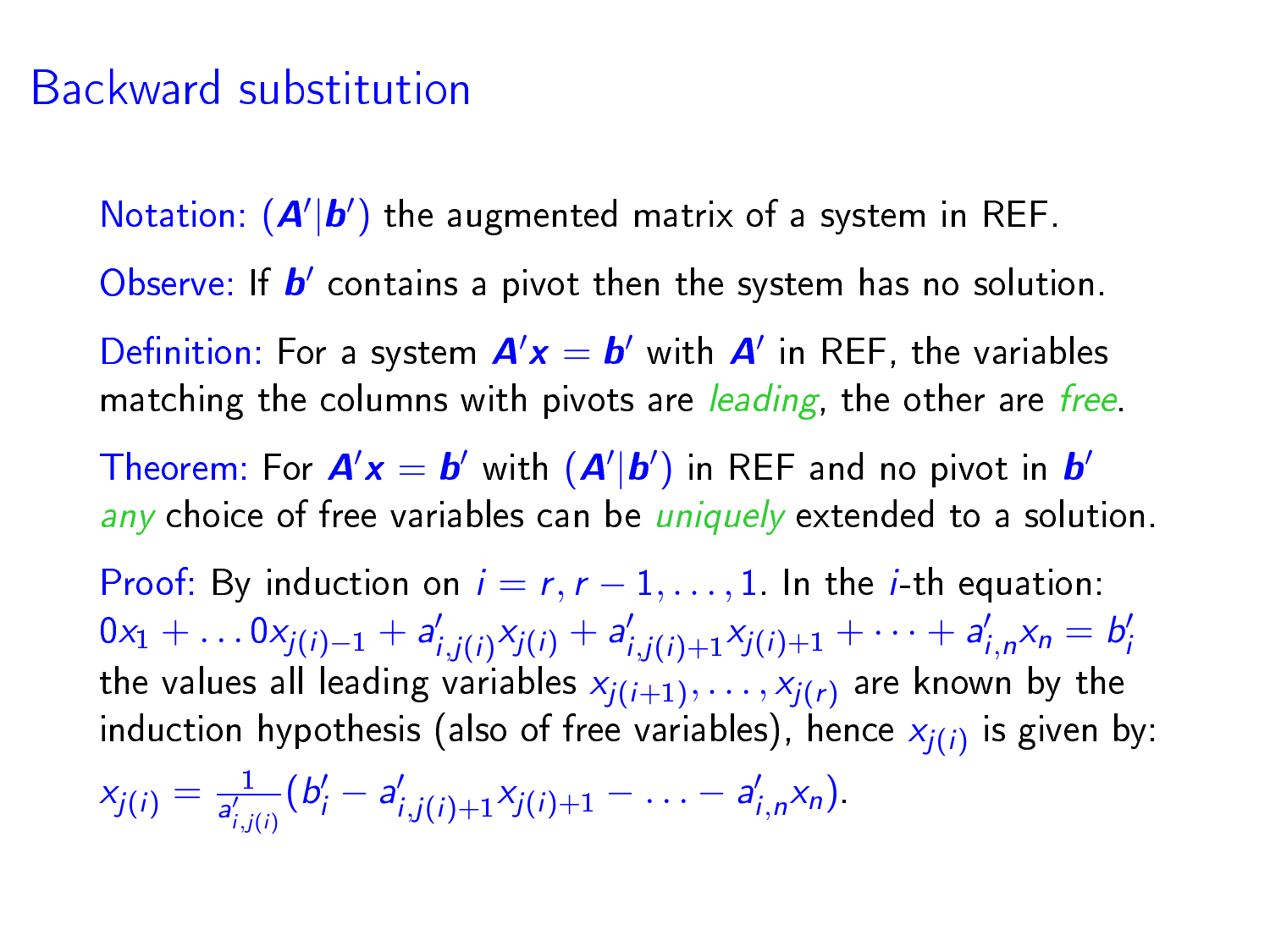#### Example of backward substitution

$$
(\mathbf{A}|\mathbf{b}) \sim (\mathbf{A}'|\mathbf{b}') = \begin{pmatrix} x_1 & x_2 & x_3 & x_4 & x_5 \\ 1 & 4 & 3 & 2 & 1 & 1 \\ & & 1 & 2 & 1 & 1 \\ & & & 6 & 2 \end{pmatrix}
$$

Variables  $x_1, x_3$  and  $x_5$  are leading, while  $x_2$  and  $x_4$  are free.

For any particular values of free variables, e.g.  $x_2 = -1, x_4 = \frac{1}{3}$  $\frac{1}{3}$ we get the unique solution of  $Ax = b$  as follows:

The 3<sup>rd</sup> equation yields now:  $6x_5 = 2 \implies x_5 = \frac{1}{3}$  $\frac{1}{3}$ The 2<sup>nd</sup>:  $x_3 + 2x_4 + x_5 = x_3 + 2 \cdot \frac{1}{3} + \frac{1}{3} = 1 \implies x_3 = 0$ . The  $1^{st}$ :  $x_1 + 4x_2 + 3x_3 + 2x_4 + x_5 =$  $= x_1 + 4 \cdot (-1) + 3 \cdot 0 + 2 \cdot \frac{1}{3} + \frac{1}{3} = 1 \implies x_1 = 4.$  $\pmb{x}=\left(4,-1,0,\frac{1}{3}\right)$  $\frac{1}{3}, \frac{1}{3}$  $\frac{1}{3}$ <sup>T</sup>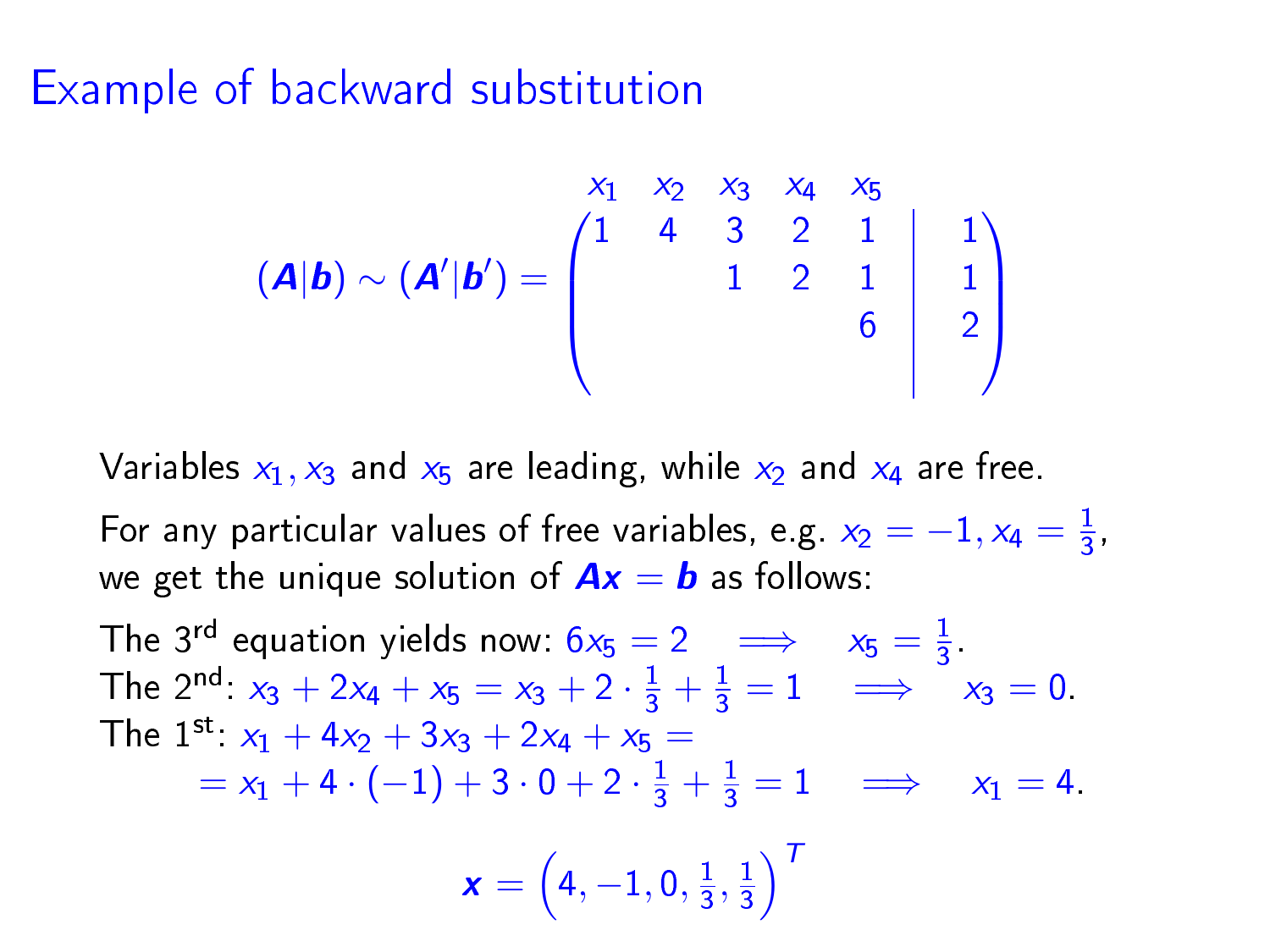## **Consequences**

Corollary: Any solution can be found by the backward substitution.

Proof: Given any solution  $x$ , the values of leading variables of  $x$ are uniquely determined by the free variables of x.

Theorem: For any matrix  $\bm{A}$  and any  $\bm{A}'$  in REF s.t.  $\bm{A} \sim \sim \bm{A}'$  the indices of columns of  $A'$  with pivots are determined uniquely by  $A$ .

Proof: Assume for contrary that  $A \sim \sim A' \sim A''$ . Let *i* be the highest index where the character of variables w.r.t.  $A'$  and  $A''$ differs. Assume w.l.o.g. that  $x_i$  is leading in  $\boldsymbol{A}'$  and free in  $\boldsymbol{A}''$ . For an arbitrary choice of free variables of  $A'$  the system  $A'x = 0$ yields a unique value of  $\mathsf{x}_{i}$ .

Since  $x_i$  is free in  $A''$ , we may choose the free variables for  $A''$  the same as above, but the value of  $x_i$  differently. We get a solution of  $A''x = 0$  that is not a solution of  $A'x = 0$ , a contradiction.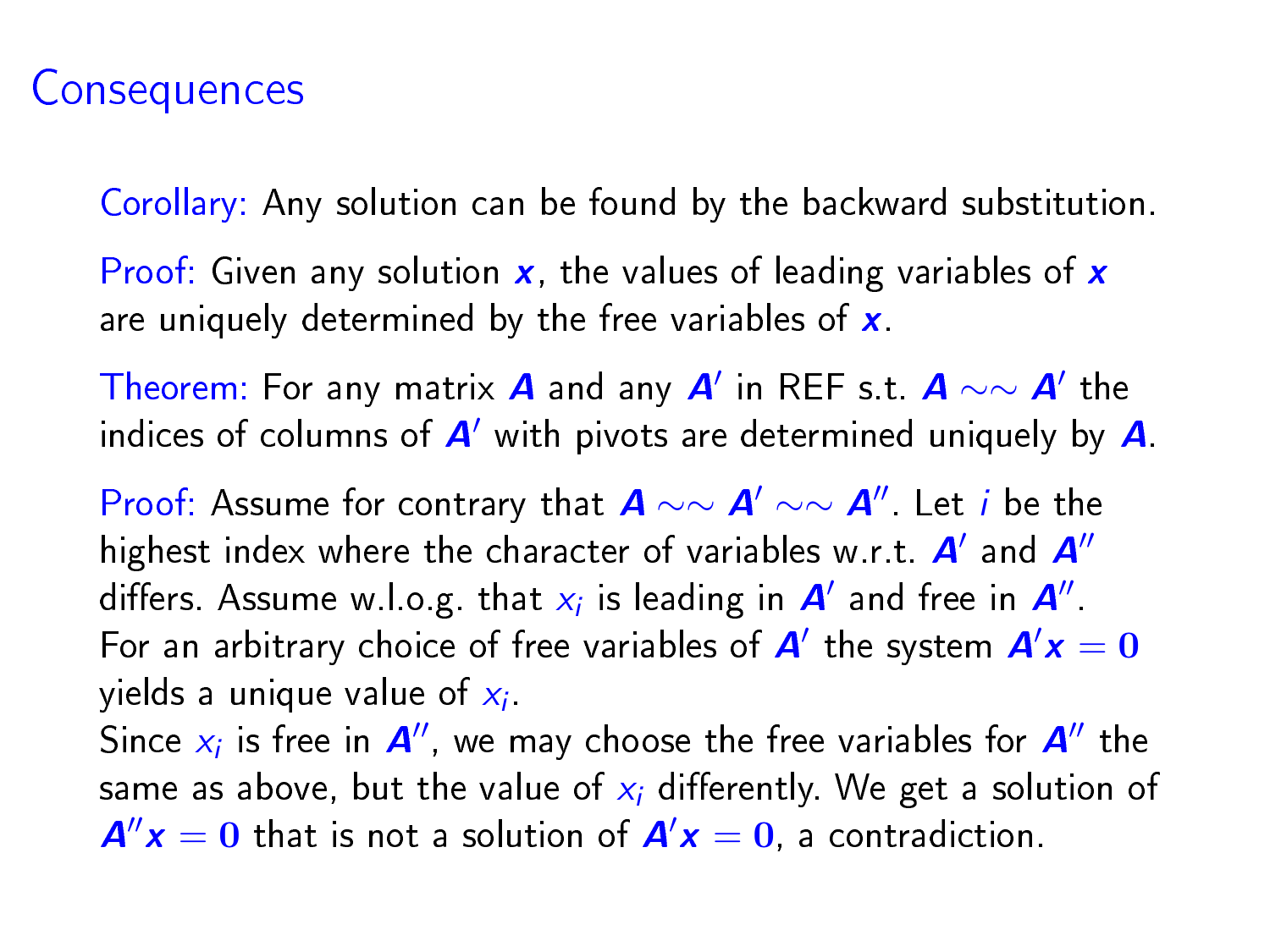## Example for the proof argument

We show that for  $\mathbf{A}' = \begin{pmatrix} 0 & 3 & 0 & 6 \\ 0 & 0 & 1 & 3 \end{pmatrix}$ 0 0 1 2 ),  $A'' = \begin{pmatrix} 2 & 3 & 0 & 6 \\ 0 & 0 & 1 & 3 \end{pmatrix}$ 0 0 1 2 , the systems  $A'x = 0$  and  $A''x = 0$  have different sets of solutions: The variable  $x_4$  is free in both, we may choose e.g.  $x_4 = 1$ . The variable  $x_3$  is leading in both. We derive from the second equation  $x_3 + 2 \cdot 1 = 0$  that  $x_3 = -2$ . The variable  $x_2$  is leading in  $A'$ . Its value  $x_2 = -2$  is uniquely determined from the 1<sup>st</sup> equation  $0x_1 + 3x_2 + 0x_3 + 6 \cdot 1 = 0$ . The variable  $x_2$  is free in  $A''$ , so we may choose it arbitrarily. If we choose a value *distinct* from the unique one from the previous case, e.g.  $x_2=100$ , then the partial solution  $(\cdot,100,-2,1)^{\textstyle \top}$  can be completed to a solution of  $A''x = 0$  by further calculation.

In contarst, the partial solution  $(\cdot, 100, -2, 1)^T$  cannot be completed to any solution of  $A/x = 0$  as it violates its 1<sup>st</sup> equation.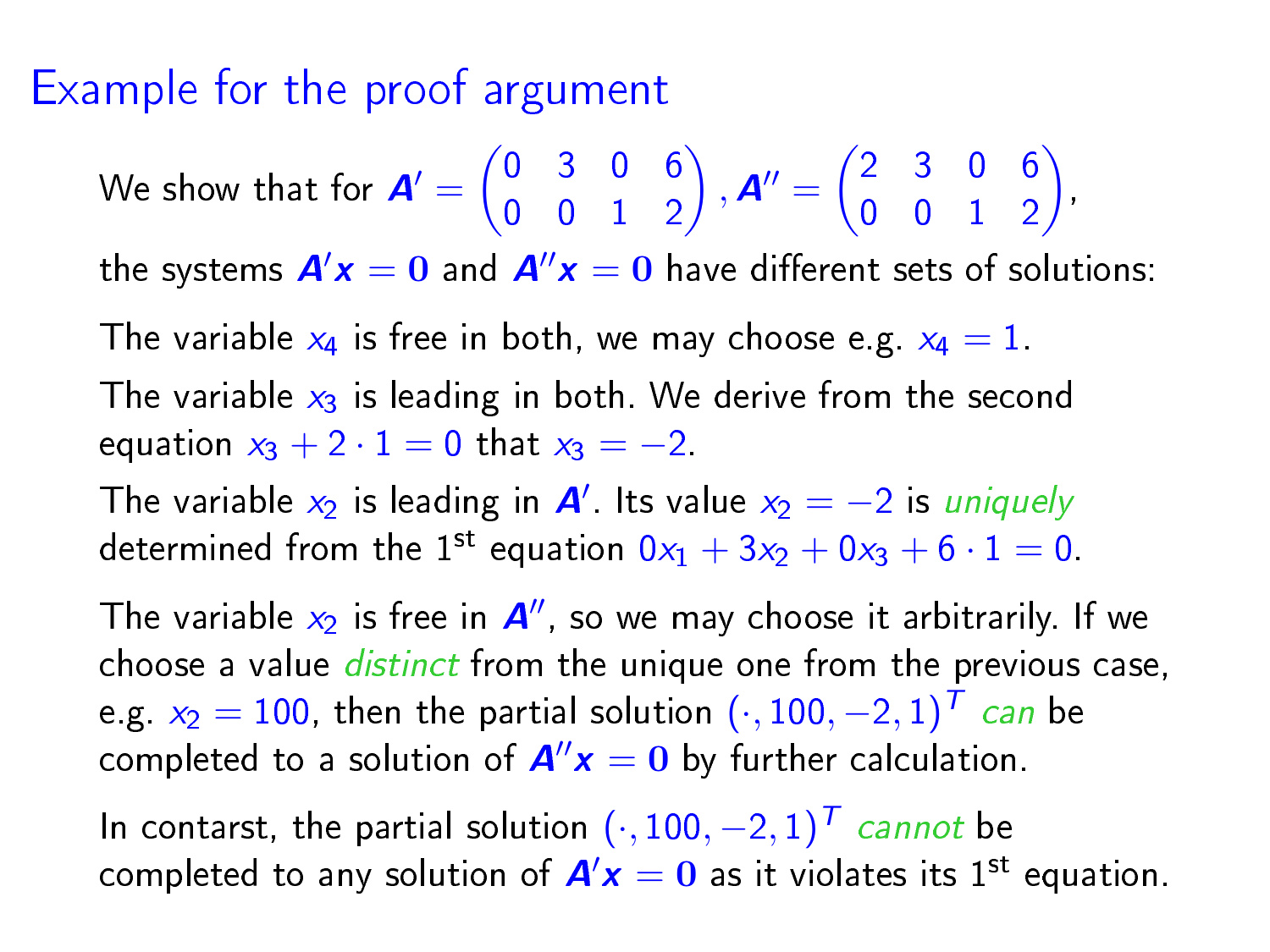# Matrix rank

Definition: The rank of a matrix **A**, denoted by rank(**A**) is the number of pivots in any  $\bm{A}'$  in REF such that  $\bm{A} \sim \sim \bm{A}'$ .

Theorem: A system  $Ax = b$  has a solution if and only if the rank of the matrix **A** equals as the rank of the augmented matrix  $(A|b)$ .

According to Wikipedia, the theorem is variously known as the:

- **Frobenius theorem in the Czech Republic and in Slovakia;**
- Rouché-Capelli theorem English speaking countries and in Italy;
- Rouché-Frobenius theorem in Spain and many countries in Latin America;
- ▶ Kronecker-Capelli theorem in Austria, Poland, Romania and Russia;
- Rouché-Fontené theorem in France;

while there are several other theorems named after Ferdinand Georg Frobenius (1849-1917).